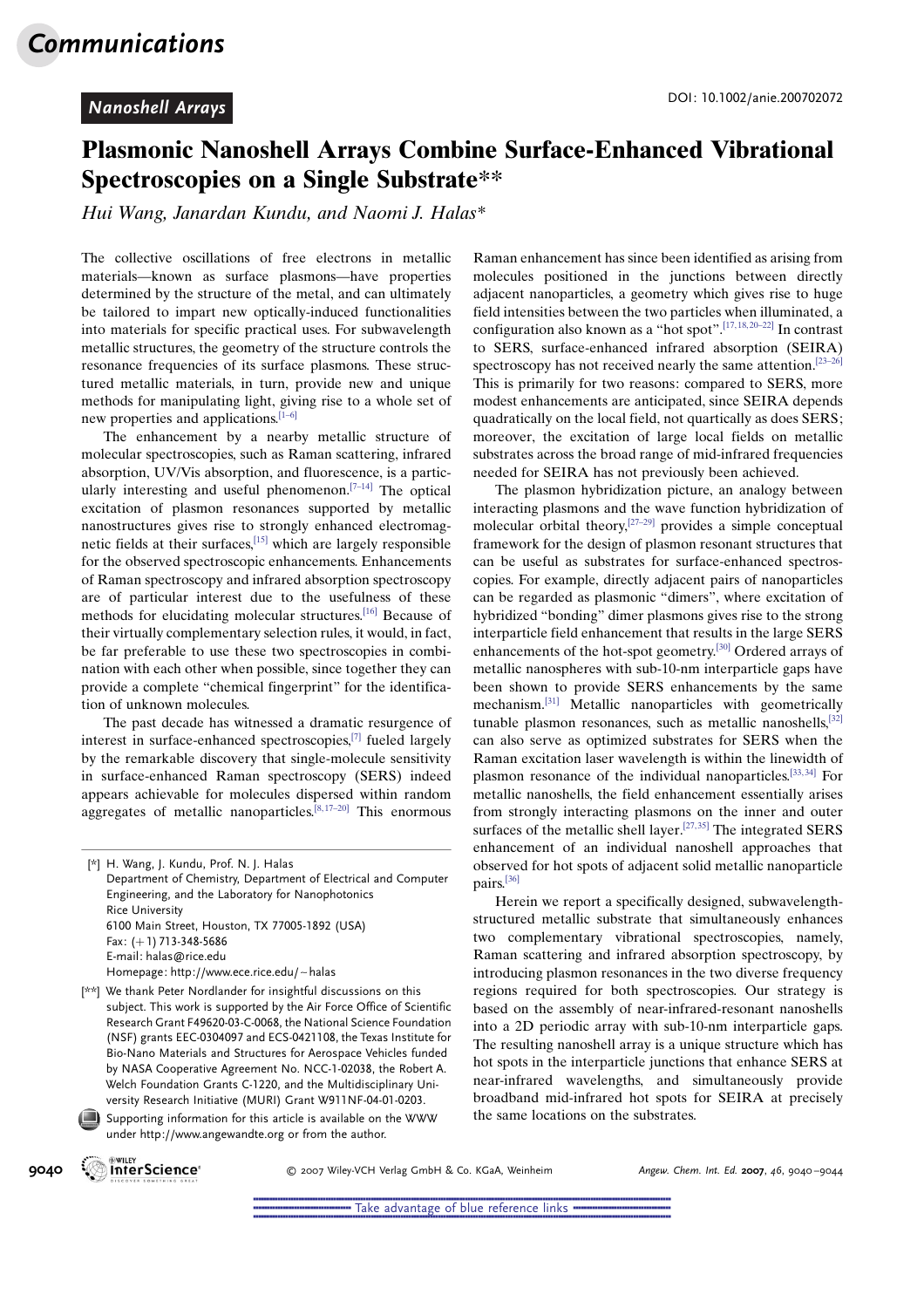The major steps involved in the fabrication of Au nanoshell arrays are illustrated schematically in Figure 1a. Au nanoshells were fabricated by following a previously reported seed-mediated electroless plating method and then purified by dialysis. The dialyzed nanoshells were functionalized with the surfactant cetyltrimethyl ammonium bromide (CTAB) and subsequently redispersed in water to form colloidal solutions with desired particle concentrations. Applying droplets of nanoshell solution to a substrate and allowing the solvent to evaporate under ambient conditions resulted in the formation of hexagonally packed nanoshell arrays, which maintain an interparticle spacing established by the bilayers of CTAB that surround each nanoshell as the interparticle spacer.

The nanoshells organize into hexagonally close packed (hcp) structures with typical domain sizes ranging from several tens of micrometers to over two hundred micrometers (Figure 1 b–d). CTAB plays a critical role both in the self-



Figure 1. a) Fabrication of Au nanoshell arrays. b, c) SEM images of nanoshell arrays formed by drying 40 µL of aqueous solutions of CTAB-capped Au nanoshells on silicon wafers. The core radius of the nanoshells is  $150 \pm 12$  nm, and the shell thickness is  $22 \pm 1$  nm. d) TEM image of the nanoshell arrays formed on a TEM grid.

assembly of these arrays as well as in defining the local electromagnetic properties of the nanoshell array structures. The CTAB molecules form bilayer structures on the surface of Au nanoparticles,  $[31, 37, 38]$  $[31, 37, 38]$  which result in a net positive charge on the nanoparticle surfaces and provide a net repulsive interaction between the nanoparticles to prevent random disordered aggregation during solvent evaporation. Control experiments with unfunctionalized nanoshells only resulted in the formation of disordered aggregates. The CTAB bilayers also define the spacing between neighboring nanoshells and result in an average interparticle spacing determined to be about 8 nm, consistent with the reported thickness of approximately 4.4 nm for a CTAB bilayer. These sub-10-nm gaps are instrumental for inducing the strong plasmon coupling that results in the specific electromagnetic properties of this array geometry.

Figure 2 compares the optical extinction spectra of nanoshell arrays with the spectra of the isolated and dispersed constituent nanoshells. These measurements were performed on nanoshell monolayer arrays formed on glass slides with unpolarized light at normal incidence. Nanoshell arrays have two distinct plasmon resonances: a narrow visible or nearinfrared band at frequencies corresponding closely to those of the isolated nanoshell plasmons, and in addition, a broad feature extending from the near-infrared well into the midinfrared region of the spectrum. The two plasmon bands observed for the nanoshell arrays arise from the plasmon interactions between neighboring nanoshells in the arrays. How the individual nanoshell plasmons interact with each other to form hybridized nanoshell array plasmons can be understood by applying the plasmon hybridization model to multinanoparticle systems.<sup>[[39](#page-4-0), [40](#page-4-0)]</sup> When nanoshells are closepacked into an array structure, the dipolar plasmons of the individual nanoshells strongly intermix to form a hybridized plasmon band, evolved from the dipolar plasmon mode, which disperses strongly to lower energies corresponding to infrared wavelengths. The individual nanoshell quadrupole resonances, on the other hand, also intermix, but only weakly, do not disperse upon hybridization, and give rise to a plasmon band in the near-infrared that appears quite similar in both wavelength and lineshape to the dipole plasmon of the individual nanoshell particles.

In addition to the new features arising in the far-field extinction spectra, the interparticle plasmon coupling in the nanoshell arrays produces intense near-field enhancements at the junctions between neighboring nanoshells, and creates uniform periodic densities of hot spots for surface-enhanced spectroscopies. Theoretical simulations of the near-field properties of nanoshell arrays by using the finite difference time domain (FDTD) method<sup>[41,42]</sup> indicate that the localized field enhancements ( $|E|/|E_0|$ ) inside interparticle junctions are approximately 30 both in the near infrared and over a broad range (ca.  $2-8 \mu m$  in wavelength) in the mid-infrared. Such large field enhancements in both near- and mid-infrared are achievable only when the interparticle spacing is within the sub-10-nm range. In comparison, isolated nanoshells provide much weaker field enhancements, with maximum enhancements of approximately fivefold for nanoshell plasmons in the near-infrared and negligible field enhancements

Angew. Chem. Int. Ed. <sup>2007</sup>, <sup>46</sup>, 9040 –9044 ! 2007 Wiley-VCH Verlag GmbH & Co. KGaA, Weinheim [www.angewandte.org](http://www.angewandte.org) 9041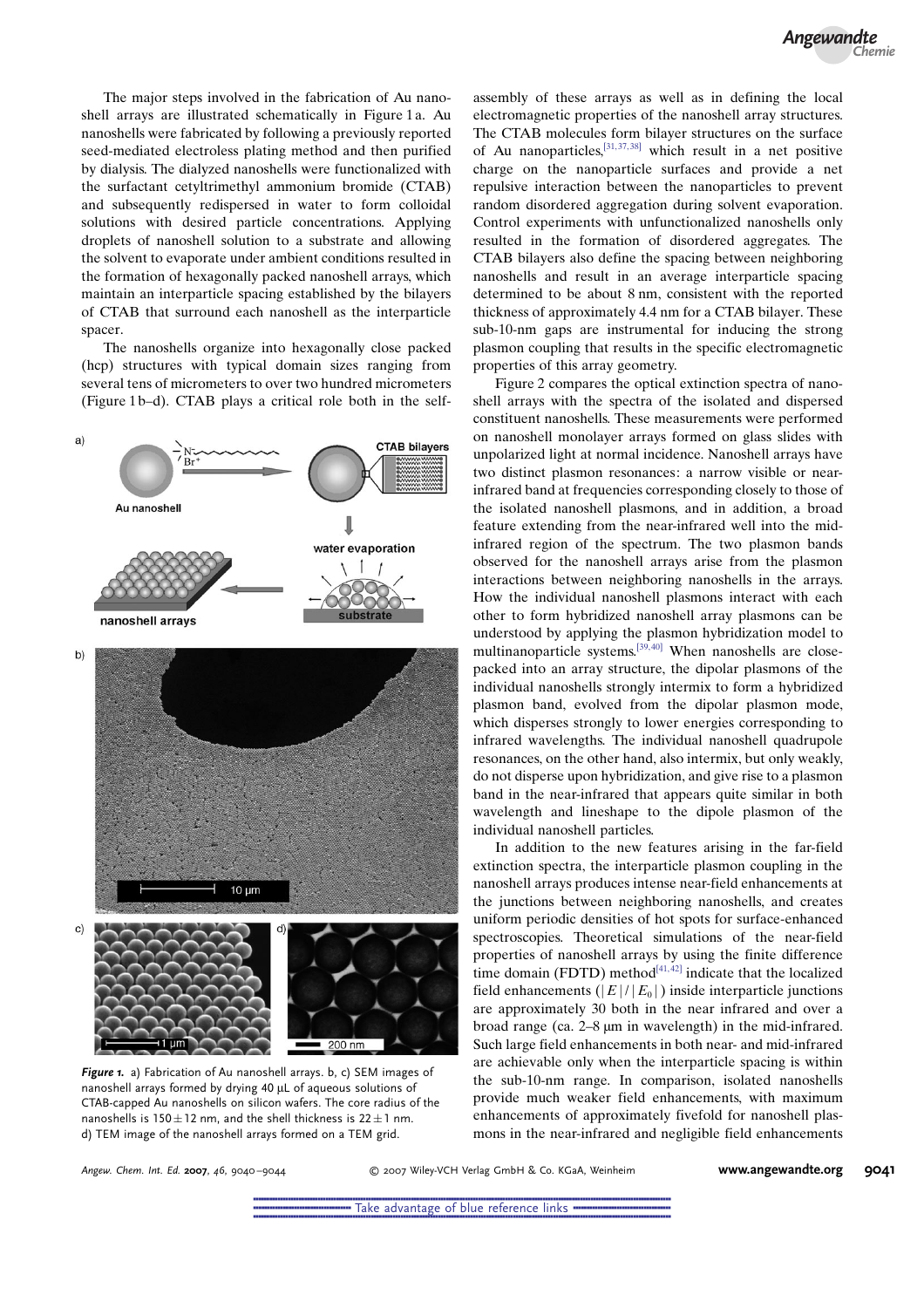# Communications



Figure 2. Normal-incidence extinction spectra of monolayer nanoshell arrays (solid curves) and submonolayers of isolated nanoshells (dashed curved) supported on glass slides. a) Au nanoshells with 150 nm core radius and 22-nm shell thickness, b) Au nanoshells with 100 nm core radius and 25-nm shell thickness, and c) Au nanoshells with 60-nm core radius and 20-nm shell thickness.

in the mid-infrared. The nanoshell array structure turns out to be uniquely suited as an integrated SERS-SEIRA substrate, by providing hot spots in the interparticle junctions that enhance both SERS at near-infrared wavelengths and SEIRA at mid-infrared wavelengths. It is this property that enables the observation of large, reproducible SERS and SEIRA enhancements on the same substrate.

The nanoshell arrays were evaluated as SERS-SEIRA substrates by using a nonresonant adsorbate molecule, namely, para-mercaptoaniline (pMA), which is ideal for spectroscopic quantification on these substrates because it displaces CTAB on Au surfaces and is known to form selfassembled monolayers (SAMs) on Au surfaces with a known packing density.<sup>[31,43]</sup> Figure 3a shows the SERS spectrum of CTAB  $(\lambda_{\text{esc}} = 785 \text{ nm})$  on the surface of the as-fabricated nanoshell arrays, with a strong characteristic feature at



Figure 3. SERS performance of the nanoshell arrays. SERS spectrum of a) CTAB and b) pMA on nanoshell (150-nm core radius, 22-nm shell thickness) monolayer arrays. c) SERS spectrum of pMA on the isolated nanoshells (150-nm core radius, 22-nm shell thickness). The coverage of the submonolayer of isolated nanoshells was determined to be  $212 \pm 15$  particles in each beam spot according to the SEM images. d) Empirical SERS enhancement factors of pMA adsorbed on nanoshell arrays and the isolated nanoshells.

 $189 \text{ cm}^{-1}$  corresponding to the Au-Br mode. On complete displacement of the CTAB molecules, the Au-Br mode and all the SERS modes of CTAB disappear, while the SERS modes of  $pMA$  and the Au-S bond at 390 cm<sup>-1</sup>, which become evident in the SERS spectrum (Figure 3b), indicate the formation of saturated SAMs of pMA on the nanoshell array surfaces (see detailed peak assignments in the Supporting Information). The SERS spectra of pMA on the nanoshell arrays are highly reproducible at different sites on a substrate with a standard deviation of less than 10%. For comparison, the SERS spectrum of saturated pMA SAMs on the surface of isolated nanoshells is also shown in Figure 3 c. Empirical signal enhancement factors were determined by comparing ratios of the intensity of SERS modes to the

9042 [www.angewandte.org](http://www.angewandte.org) **800 CES ANGE OF STAN VERTAGE GMBH & Co. KGaA, Weinheim** Angew. Chem. Int. Ed. 2007, 46, 9040-9044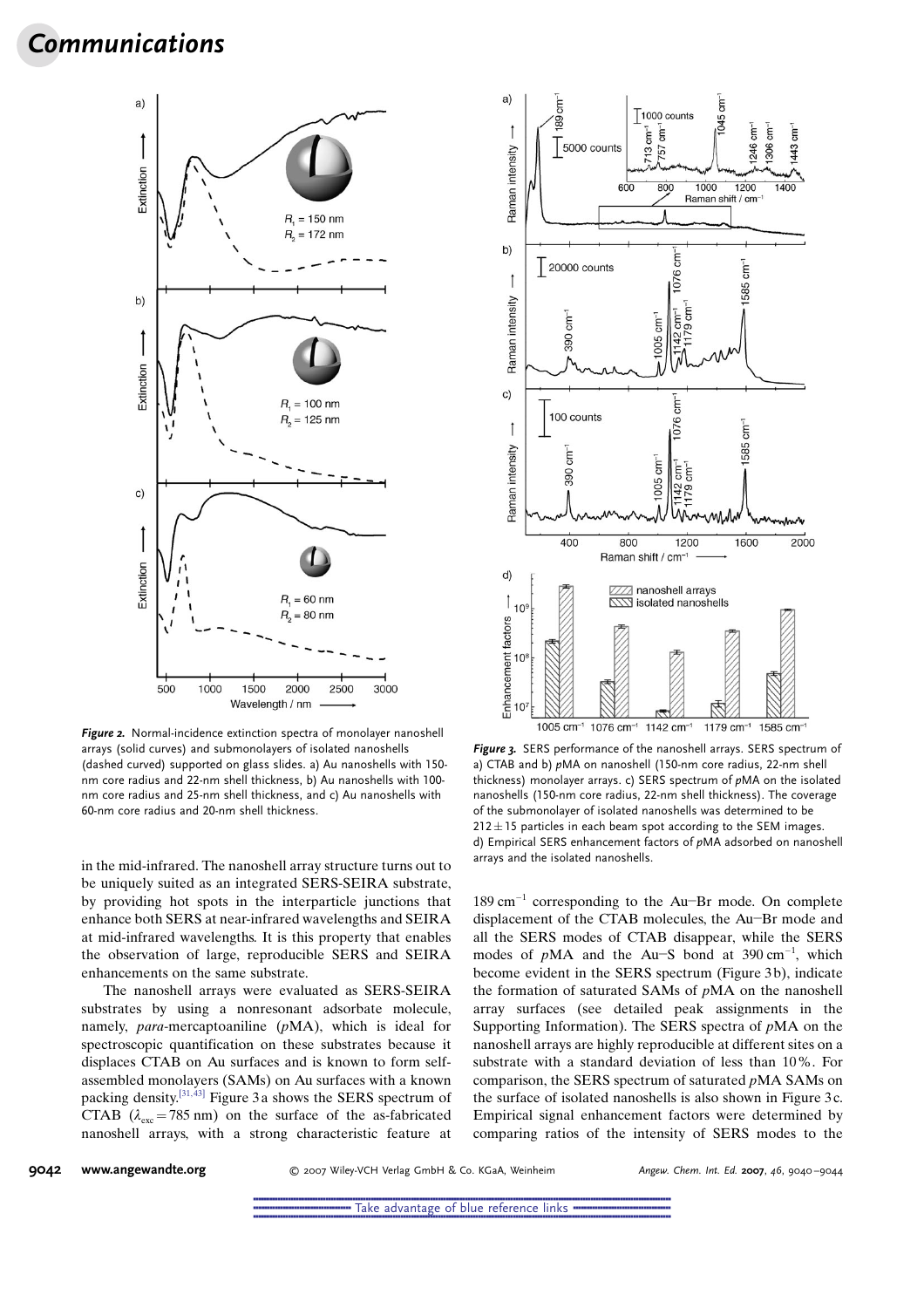corresponding unenhanced signals from neat pMA films of known thickness. Both the SERS and normal Raman intensities are normalized by the number of molecules being probed. As presented in Figure 3 d, the empirical enhancement factors of pMA on the nanoshell arrays are on the order of  $10^8 - 10^9$ , 10 to 20 times larger than what is achievable on isolated nanoshells. The SERS enhancements obtained on these nanoshell arrays are of the same order of magnitude as those achieved on solid Au nanosphere arrays.[\[31\]](#page-4-0) These measurements represent the overall array response, not the localized enhancements inside the interparticle junctions. Finite-difference time-domain (FDTD) calculations for arrays of smooth nanoshells show that the maximum local  $(|E|/|E_0|)^4$  enhancement factor in the high-field junctions of these arrays is on the order of  $10<sup>6</sup>$ , which enables these substrates to approach zeptomolar molecular detection limits. This is a conservative number, sensitive to further enhancements by closer internanoparticle spacings and localized asperities on the surface of individual nanostructures.

The broad plasmon of the nanoshell array in the midinfrared region enhances SEIRA quite well. Figure 4 a shows a normal IR spectrum of neat pMA film (0.60 mm thick) supported on a silicon wafer and a typical SEIRA spectrum of SAMs of pMA formed on the nanoshell array surfaces (see detailed peak assignments in Supporting Information). Utilizing the nanoshell arrays as SEIRA substrates enables the acquisition of high-quality SEIRA spectra of pMA across



Figure 4. SEIRA performance of the nanoshell arrays. a) Normal IR spectrum of pure pMA and SEIRA spectrum of pMA SAMs on the nanoshell arrays. b) SEIRA enhancement factors of different IR modes calculated on the basis of the experimental spectra.

much of the IR fingerprinting region, and enhances several characteristic vibrational modes that correspond to most of the normal IR features of the molecule. The most striking difference between SEIRA and normal IR spectra is the highly asymmetric, characteristic Fano-type lineshape of SEIRA, which is believed to be due to the interaction between the molecular vibrations and the electronic excitations in the metallic substrates.[[44](#page-4-0)–[48](#page-4-0)] The SEIRA enhancement factors were determined by directly comparing the ratios of the normalized intensity of SEIRA modes to the corresponding unenhanced IR signals from neat pMA films, in precisely the same manner that we determined the SERS enhancements on the same substrate. The SEIRA enhancement factors of each of the observed IR modes of  $pMA$  are shown in Figure 4 b. For this substrate and measurement approach, the SEIRA enhancement factors of pMA on the nanoshell arrays for all observed modes are on the order of  $10<sup>4</sup>$ . We have also performed SEIRA measurements on pMA SAMs on a planar Au surface and isolated nanoshells. However, no signals were observed, as neither the planar Au surface nor isolated nanoshells can provide the large local field enhancements associated with the broadband mid-infrared plasmons. The remarkably large enhancement factors and high reproducibility of the SEIRA spectra obtained on these substrates open new opportunities for the broader development of SEIRA as a reliable and reproducible spectroscopic method.

The nanoshell array substrates reported herein provide a new, multifunctional platform for chemical sensing applications by enhancing both RS and IRA spectroscopy. Integrating SERS and SEIRA on a single substrate will enable the identification of unknown molecules by combining both surface-enhanced vibrational spectroscopies, allowing more detailed investigations of molecular structure, orientation, and conformation, as well as adsorbate–substrate and adsorbate–adsorbate interactions. This substrate geometry also provides a system for detailed and highly reproducible correlations between surface-field properties and spectroscopic enhancements, which should enhance our ability to unravel the complex mechanisms involved in surfaceenhanced spectroscopic processes.

#### Experimental Section

The Au nanoshells used in the present work were fabricated by following a previously reported wet-chemistry method.<sup>[\[49](#page-4-0)]</sup> The asfabricated nanoshells were further purified by dialysis. In a typical procedure, 40 mL of aqueous nanoshell solution was transferred into a regenerated-cellulose membrane dialysis bag (Spectra-Por, molecular weight cutoff (MWCO) 6000–8000). The bag was then suspended in a reservoir of Milli-Q water (Millipore, Billerica, MA) and gently stirred overnight. The dialyzed nanoshells were collected by centrifugation and redispersed in 25 mm aqueous CTAB (Sigma-Aldrich) solution for 1 h. The CTAB-capped nanoshells were then collected by centrifugation and redispersed in Milli-Q water to form colloidal solutions with desired particle concentrations. The assembly of the nanoshells into close-packed arrays was accomplished by depositing a droplet of colloidal solution  $(40 \mu L)$  onto a substrate surface (silicon wafer, glass slide, ITO glass, or TEM grid) and allowing it to dry undisturbed under ambient conditions. The pattern morphologies of the nanoshell arrays were dependent on the particle concentration of the nanoshell solutions. At very low particle concentrations, only

Angew. Chem. Int. Ed. 2007, 46, 9040-9044 C 2007 Wiley-VCH Verlag GmbH & Co. KGaA, Weinheim **[www.angewandte.org](http://www.angewandte.org) 9043**